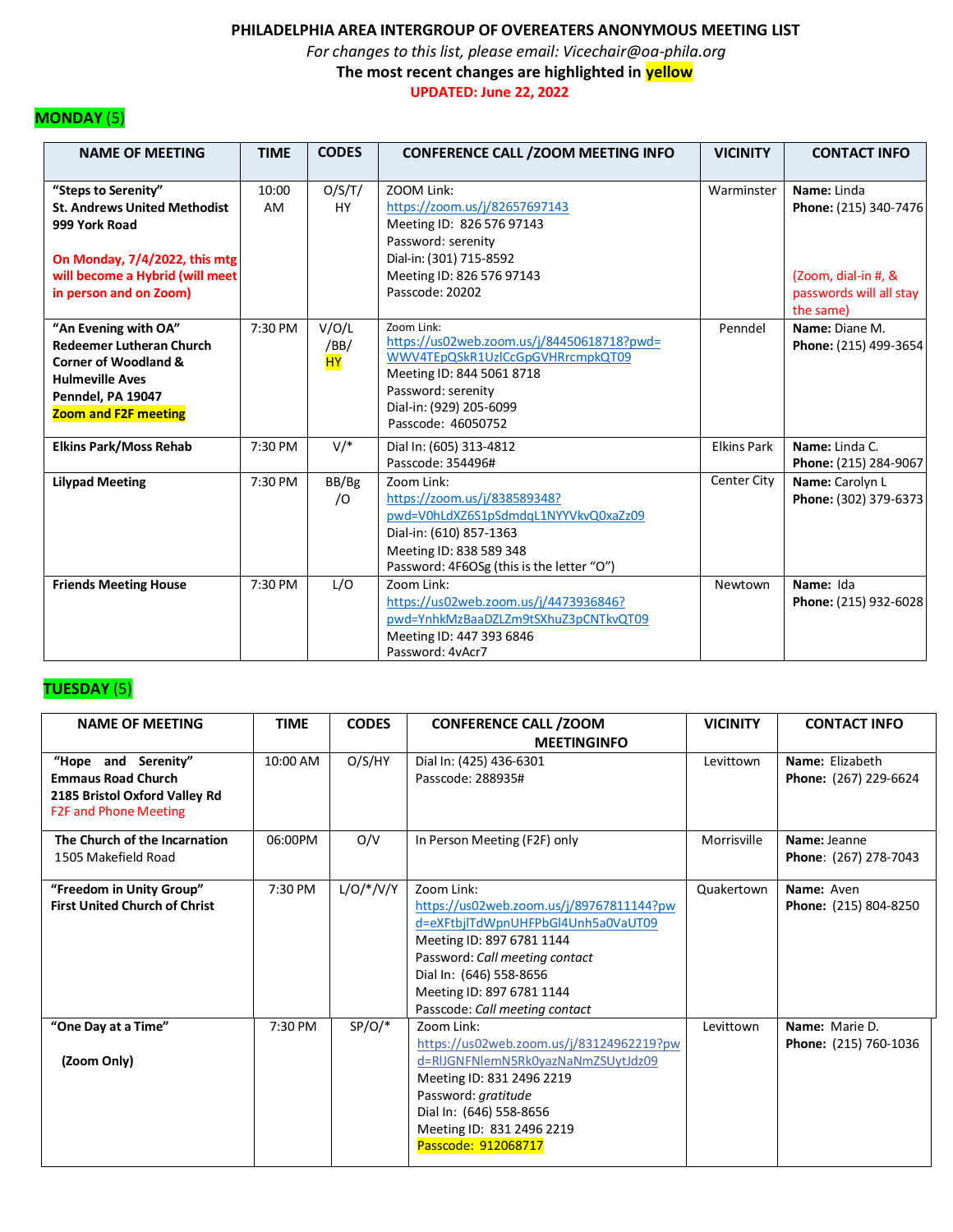*For changes to this list, please email: Vicechair@oa-phila.org*

 **The most recent changes are highlighted in yellow**

 **UPDATED: June 22, 2022**

| "Road to Recovery"<br><b>Emmaus Road Church</b><br>2185 Bristol Oxford Valley Rd | 7:30 PM | $SP/O/*/$<br>HA | In-Person Meeting (F2F) only | Levittown | <b>Name: Phil S.</b><br>Phone: (267) 397-0977 |
|----------------------------------------------------------------------------------|---------|-----------------|------------------------------|-----------|-----------------------------------------------|
| *Enter glass double doors on left<br>side of church*                             |         |                 |                              |           |                                               |

### **WEDNESDAY** (2)

| <b>NAME OF MEETING</b>         | <b>TIME</b> | <b>CODES</b> | <b>CONFERENCE CALL / ZOOM MEETING INFO</b>                                                          | <b>VICINITY</b> | <b>CONTACT INFO</b>         |
|--------------------------------|-------------|--------------|-----------------------------------------------------------------------------------------------------|-----------------|-----------------------------|
| "Big Book, Brown Book"         | 9:30 AM     | BB/Br/O      | Dial In: (712) 770-5148                                                                             | Gwynedd         | Name: Janet                 |
| <b>Church of the Messiah</b>   |             |              | Passcode: 736943#                                                                                   |                 | Phone: (215) 353-3883       |
|                                |             |              | *Business mtg is 2 <sup>nd</sup> Wed each month- will have<br>in-person mtg and phone mtg that day* |                 |                             |
| "Together We Can"              | $7:30$ PM   | $V/O/*$      | Zoom Info:                                                                                          | Bryn Athyn      | Name: Jennica               |
| <b>Cairncrest</b>              |             |              | Meeting ID: 853 568 39461                                                                           |                 | Phone: (215) 740-3108       |
| 1100 Cathedral Rd. Bryn Athyn, |             |              | Passcode: 535951                                                                                    |                 | (Jennica is the contact for |
| 19009                          |             |              |                                                                                                     |                 | the in- person meeting)     |
|                                |             |              | Marie R. is the contact person for the Zoom                                                         |                 |                             |
| Zoom or separate F2F Meeting   |             |              | meeting: 856-373-1010                                                                               |                 |                             |

### **THURSDAY** (4)

| <b>NAME OF MEETING</b>            | <b>TIME</b> | <b>CODES</b> | <b>CONFERENCE CALL / ZOOM MEETING INFO</b>      | <b>VICINITY</b> | <b>CONTACT INFO</b>          |
|-----------------------------------|-------------|--------------|-------------------------------------------------|-----------------|------------------------------|
| "Serenity & Hope"                 | 10:00 AM    | $L/O/HA*$    | Dial In: (425) 436-6301                         | Levittown       | Name: Jeanne                 |
| Emmaus Road Church                |             | /HY          | Passcode: 288935#                               |                 | Phone: (267) 278-7043        |
| 2185 Bristol Oxford Valley Rd     |             |              |                                                 |                 |                              |
|                                   |             |              |                                                 |                 |                              |
| <b>F2F and Phone Meeting</b>      |             |              |                                                 |                 |                              |
| "Fellowship of Hope"              | 10:00 AM    | L/O/HA       | Dial In: (929) 205-6099                         | Quakertown      | Name: Jarad B                |
| W. Swamp Road Church              |             |              | Meeting ID: 884 2062 7878                       |                 | <b>Phone:</b> (215) 880-8523 |
| 2501 Allentown Rd.                |             |              | Password: Please call/email meeting contact     |                 | Email:                       |
|                                   |             |              |                                                 |                 | jarAdbenn@gmail.com          |
| Zoom and F2F Meeting              |             |              |                                                 |                 |                              |
| "Recovery on Rittenhouse"         | 5:30 PM     | $\Omega$     | Zoom Link:                                      | Center City     | Name: Judy                   |
| <b>Church of the Holy Trinity</b> |             |              | https://us02web.zoom.us/j/827316874?pwd=WlhXdjJ |                 | Phone: (215) 520-0018        |
|                                   |             |              | nZ2wzUmhjaEh3YUNUdVNkUT09                       |                 |                              |
|                                   |             |              | Dial In: (646) 558-8656                         |                 |                              |
|                                   |             |              | Meeting ID: 827 316 874                         |                 |                              |
|                                   |             |              | Password: Recovery                              |                 |                              |
| "The Zoom Where it Happens"       | 7:00 PM     | $\Omega$     | Zoom Link:                                      | Wyndmoor        | Name: Chris N.               |
| <b>Grace Lutheran Church</b>      |             |              | https://us02web.zoom.us/j/521111440?            |                 | Phone: (720) 934-0985        |
|                                   |             |              | pwd=K2xLTkxrdXpEcHBvcnlwNUdsVm9HQT09            |                 |                              |
| Zoom Only                         |             |              | Meeting ID: 521 111 440                         |                 |                              |
|                                   |             |              | Password: Wyndmoor                              |                 |                              |

# **FRIDAY** (2)

| <b>NAME OF MEETING</b>              | <b>TIME</b> | <b>CODES</b> | <b>CONFERENCE CALL / ZOOM MEETING INFO</b> | <b>VICINITY</b> | <b>CONTACT INFO</b>   |
|-------------------------------------|-------------|--------------|--------------------------------------------|-----------------|-----------------------|
| "OA Big Book Study"                 | $10:00$ AM  | BB           | Zoom Link:                                 | Warminster      | <b>Name:</b> Trish M. |
| <b>St. Andrews United Methodist</b> |             |              | https://zoom.us/j/778911928                |                 | Phone: (215) 355-8807 |
|                                     |             |              | Meeting ID: 778 911 928                    |                 |                       |
|                                     |             |              | Password: 688966                           |                 | Name: Suzanne         |
|                                     |             |              | Dial In: (253) 215-8782 or (301) 715-8592  |                 | Phone: (267) 767-9117 |
|                                     |             |              | Passcode: 688966                           |                 |                       |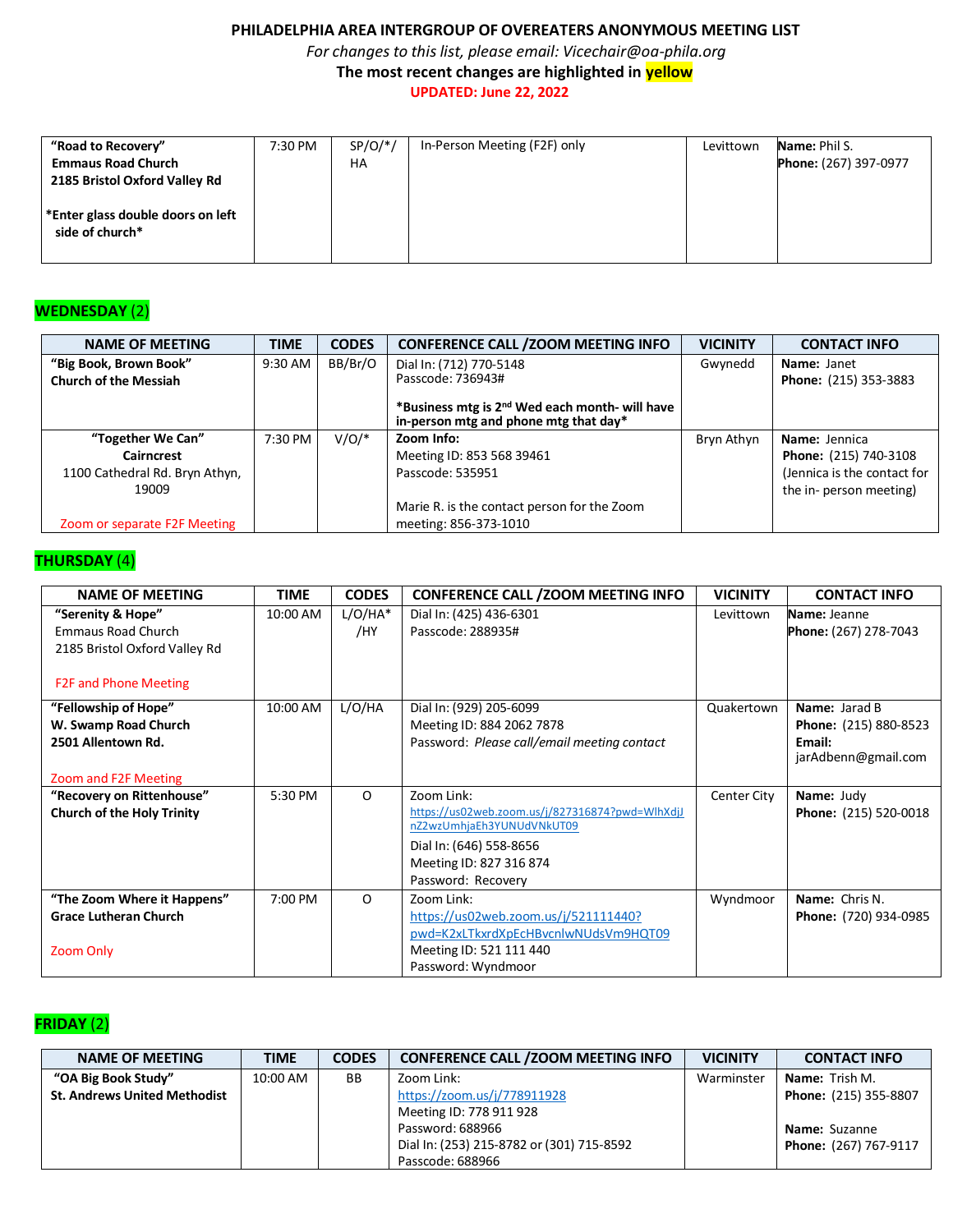*For changes to this list, please email: Vicechair@oa-phila.org*

 **The most recent changes are highlighted in yellow**

 **UPDATED: June 22, 2022**

| <b>NAME OF MEETING</b>          | <b>TIME</b> | <b>CODES</b>    | <b>CONFERENCE CALL / ZOOM MEETING INFO</b>      | <b>VICINITY</b> | <b>CONTACT INFO</b>   |
|---------------------------------|-------------|-----------------|-------------------------------------------------|-----------------|-----------------------|
| "Friday Night Live"             | 8:00PM      | $V/O/*$         | Zoom Link:                                      | Penndel         | Name: Phill S.        |
| <b>Redeemer Lutheran Church</b> |             | <mark>HY</mark> | https://us02web.zoom.us/j/84035264820?pwd       |                 | Phone: (267) 397-0977 |
| <b>Corner of Woodland &amp;</b> |             |                 | =Q216a1Q4NDU2amRQeGhPS2FqM3h4QT09               |                 |                       |
| <b>Hulmeville Aves</b>          |             |                 | Meeting ID: 840 3526 4820<br>Password: recovery |                 |                       |
| Penndel, PA 19047               |             |                 | Dial In: (301) 715-8592 (Washington, DC)        |                 |                       |
| <b>Zoom and F2F meeting</b>     |             |                 | (312) 626-6799 (Chicago)                        |                 |                       |
|                                 |             |                 | (929) 205-6099 (New York)                       |                 |                       |
|                                 |             |                 | Passcode: 52065956                              |                 |                       |

### **Saturday** (6)

| <b>Saturday Morning Men's</b><br><b>Virtual Meeting</b>                                                                                                                                                 | 8am      | M/VO         | Zoom Link:<br>https://us02web.zoom.us/j/88359094054?pwd=R<br>3FxVFFYS1NzZzB6b25OQXd1TUEyQT09<br>Meeting ID: 883 5909 4054<br>Password: 121212<br>Dial In: 646 558 8656<br>Meeting ID: 883 5909 4054<br>Passcode: 121212 | Virtual              | Name: Rob L<br>Phone: (267) 264-9544                                                                                         |
|---------------------------------------------------------------------------------------------------------------------------------------------------------------------------------------------------------|----------|--------------|-------------------------------------------------------------------------------------------------------------------------------------------------------------------------------------------------------------------------|----------------------|------------------------------------------------------------------------------------------------------------------------------|
| <b>Artman Center</b>                                                                                                                                                                                    | 8:30 AM  | $\mathsf{C}$ | Zoom Link:<br>https://us02web.zoom.us/j/81565604134?pwd=a<br>m9USGIXTVlkZlAzMGxLRHpYWUVWQT09<br>Meeting ID: 815 6560 4134<br>Password: 526005<br>Dial In: 646 558 8656<br>Meeting ID: 815 6560 4134<br>Passcode: 526005 | Ambler               | Name: Jacqueline<br>Phone: (267) 259-4815                                                                                    |
| "One Step at a Time"<br><b>Willow Grove Baptist Church</b>                                                                                                                                              | 9:00 AM  | S/O          | Zoom Info:<br>Meeting ID: 248 996 3425<br>Password: Please call/email meeting contact<br>Dial-In: 646 558 8656<br>Passcode: Please call/email meeting contact                                                           | Willow<br>Grove      | Name: Wendy K.<br>Phone: (215) 572 1425<br>Email:<br>wkayeoa@gmail.com<br>For Log-in info: pls use email<br>on Sat mornings) |
| "Step of the Month Meeting"<br>St. Timothy's Episcopal Church<br>5720 Ridge Ave<br>Park free on Ridge Ave or<br>hospital lot<br>Enter at the back of the church,<br>lower level<br>Zoom and F2F Meeting | 10:00am  | S/O/HY       | Zoom Link:<br>https://us02web.zoom.us/j/83452509983?pwd=<br>WExaUkhKd2s4QTh0dTIyL0dGL2h1QT09M<br>Meeting ID: 834 5250 9983<br>Password: 117368<br>Dial-In: 929 436 2866<br>Passcode: 512386                             | Roxborough           | Name: Jill<br>Phone: (267) 627-4524                                                                                          |
| "Writing for Recovery"<br>St. Mark's School<br><b>Face to Face Meeting</b>                                                                                                                              | 10:30 AM | Wr/S         | 1025 Radcliffe St<br>2 <sup>nd</sup> Floor Conference Room                                                                                                                                                              | <b>Bristol</b>       | Name: Tony R.<br>Phone: (215)788-9046                                                                                        |
| "I put my hand in Yours" St.<br><b>Albert the Great Church</b>                                                                                                                                          | 11:00 AM | $S/T/*/O$    | Zoom Link:<br>https://us02web.zoom.us/j/84259190801?pwd=RX<br>Fgd3ljK3ZOTXNZMnNqVW1tdEU2UT09<br>Meeting ID: 842 5919 0801<br>Password: 166786<br>Dial In: 301 715 8592<br>Passcode: 166786                              | Huntington<br>Valley | Name: Donna<br>Phone: (215) 514-4739                                                                                         |